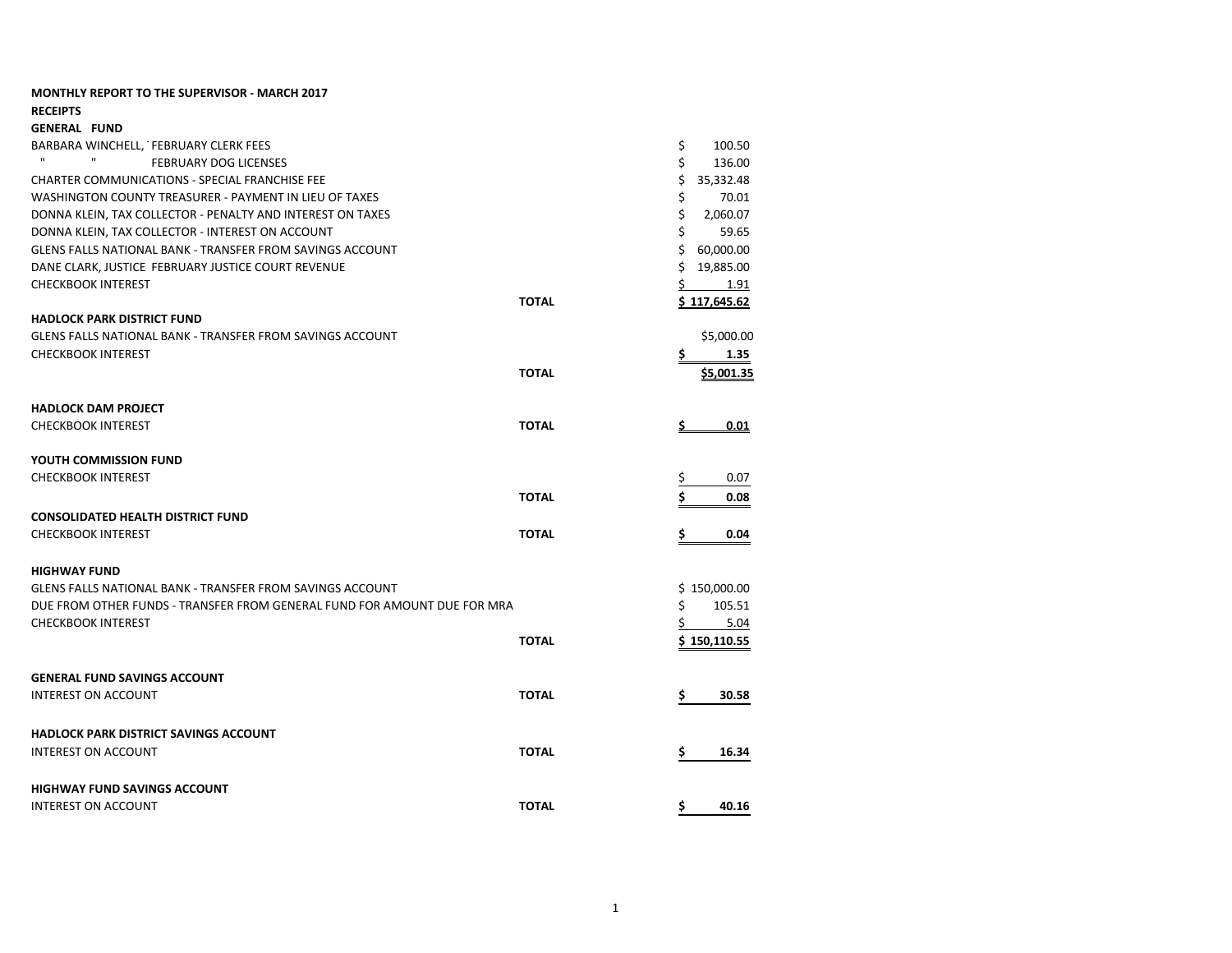| <b>LOSAP SAVINGS ACCOUNT</b>               |                |                 |              |                          |    |                              |     |           |
|--------------------------------------------|----------------|-----------------|--------------|--------------------------|----|------------------------------|-----|-----------|
| <b>INTEREST ON ACCOUNT</b>                 |                |                 | <b>TOTAL</b> |                          | s  | 0.85                         |     |           |
| MEDICAL REIMBURSEMENT ACCOUNT              |                |                 |              |                          |    |                              |     |           |
| <b>INTEREST ON ACCOUNT</b>                 |                |                 |              |                          | \$ | 0.01                         |     |           |
| TRANSFERS FROM HIGHWAY/GENERAL FUNDS       |                |                 |              |                          | Ş  | 3,030.62                     |     |           |
|                                            |                |                 | <b>TOTAL</b> |                          | Ś. | 3,030.63                     |     |           |
| <b>TRUST &amp; AGENCY FUND</b>             | <b>HIGHWAY</b> |                 |              | <b>GENERAL</b>           |    | <b>HADLOCK PARK DISTRICT</b> |     |           |
| <b>NYS RETIREMENT</b>                      | Ś<br>966.12    |                 | \$           | 469.26                   | \$ |                              |     |           |
| <b>HEALTH &amp; DENTAL INSURANCE</b>       | \$10,716.82    |                 | \$           | 1,120.22                 | \$ |                              |     |           |
| <b>STATE TAX</b>                           | \$<br>1,652.17 |                 | \$           | 1,220.60                 | \$ | 91.76                        |     |           |
| <b>FEDERAL TAX</b>                         | 3,990.00<br>\$ |                 | Ś            | 2,644.00                 | \$ | 288.00                       |     |           |
| <b>FICA</b>                                | 5,458.70<br>\$ |                 |              | 3,767.38                 |    | 587.60                       |     |           |
| DEFFERED COMPENSATION                      | 212.32         |                 |              |                          |    |                              |     |           |
| <b>CHILD SUPPORT</b>                       | 1,990.00<br>\$ |                 | \$           | $\overline{a}$           |    |                              |     |           |
| <b>CREDIT UNION</b>                        | 1,061.00<br>Ś  |                 |              | 662.00                   |    |                              |     |           |
| AFLAC                                      | 117.65         |                 |              | 64.80                    |    |                              |     |           |
| <b>TOTALS</b>                              | \$26,164.78    |                 |              | 9,948.26                 |    | 967.36                       |     |           |
|                                            |                | <b>INTEREST</b> | Ś            | 0.28 TOTAL               | Ś  | 37,080.68                    |     |           |
| <b>DISBURSEMENTS</b>                       |                |                 |              |                          |    |                              |     |           |
| <b>GENERAL FUND</b>                        |                |                 |              |                          |    | <b>HIGHWAY FUND-T/W</b>      |     |           |
| STATE COMPTROLLER - FEBRUARY JUSTICE COURT |                |                 |              | \$13,221.00              |    | ABSTRACT                     | \$. | 21,139.63 |
| <b>PAYROLL</b>                             |                |                 | Ś.           | 24,677.67                |    | <b>HEALTH INSURANCE</b>      | S   | 3,030.62  |
| <b>TOWN SHARE FICA</b>                     |                |                 | Ś            | 1,883.69                 |    | <b>PAYROLL</b>               | Ś   | 36,341.45 |
| <b>TOWN BOARD EXPENSE</b>                  |                |                 | \$           | 1,030.02                 |    | <b>TOWN SHARE FICA</b>       |     | 2,729.35  |
| <b>JUSTICE COURT EXPENSE</b>               |                |                 | \$           | 193.34                   |    |                              |     | 63,241.05 |
| <b>SUPERVISORS EXPENSE</b>                 |                |                 | \$           |                          |    |                              |     |           |
| TAX COLLECTOR EXPENSE                      |                |                 | \$           | 29.71                    |    | <b>HIGHWAY FUND-O/V</b>      |     |           |
| <b>ASSESSORS EXPENSE</b>                   |                |                 | Ś            | 2,375.99                 |    | ABSTRACT                     | \$  | 1,796.55  |
| <b>TOWN CLERKS EXPENSE</b>                 |                |                 | \$           | 363.76                   |    | <b>HEALTH INSURANCE</b>      |     | 10,170.42 |
| <b>ENGINEER EXPENSE</b>                    |                |                 | \$           | $\overline{\phantom{a}}$ |    |                              |     | 11,966.97 |
| <b>TRAFFIC CONTROL</b>                     |                |                 | \$           | 446.25                   |    |                              |     |           |
| <b>ATTORNEY EXPENSE</b>                    |                |                 |              | 6,900.00                 |    | <b>TOTAL HIGHWAY</b>         |     | 75,208.02 |
| <b>BUILDINGS EXPENSE</b>                   |                |                 |              | 2,392.63                 |    |                              |     |           |
| CENTRAL COMMUNICATIONS                     |                |                 | Ś            | 221.11                   |    |                              |     |           |

| <b>HWAY FUND-T/W</b>  |    |           |
|-----------------------|----|-----------|
| TRACT                 |    | \$21,139. |
| <b>ILTH INSURANCE</b> | S. | 3,030.    |
| <b>ROLL</b>           | S. | 36,341.   |
| VN SHARE FICA         | S. | 2,729.    |
|                       |    | 63,241.   |
|                       |    |           |
|                       |    |           |

|                  | \$11,966. |
|------------------|-----------|
| HEALTH INSURANCE | \$10,170. |
| ABSTRACT         | 1,796.    |
|                  |           |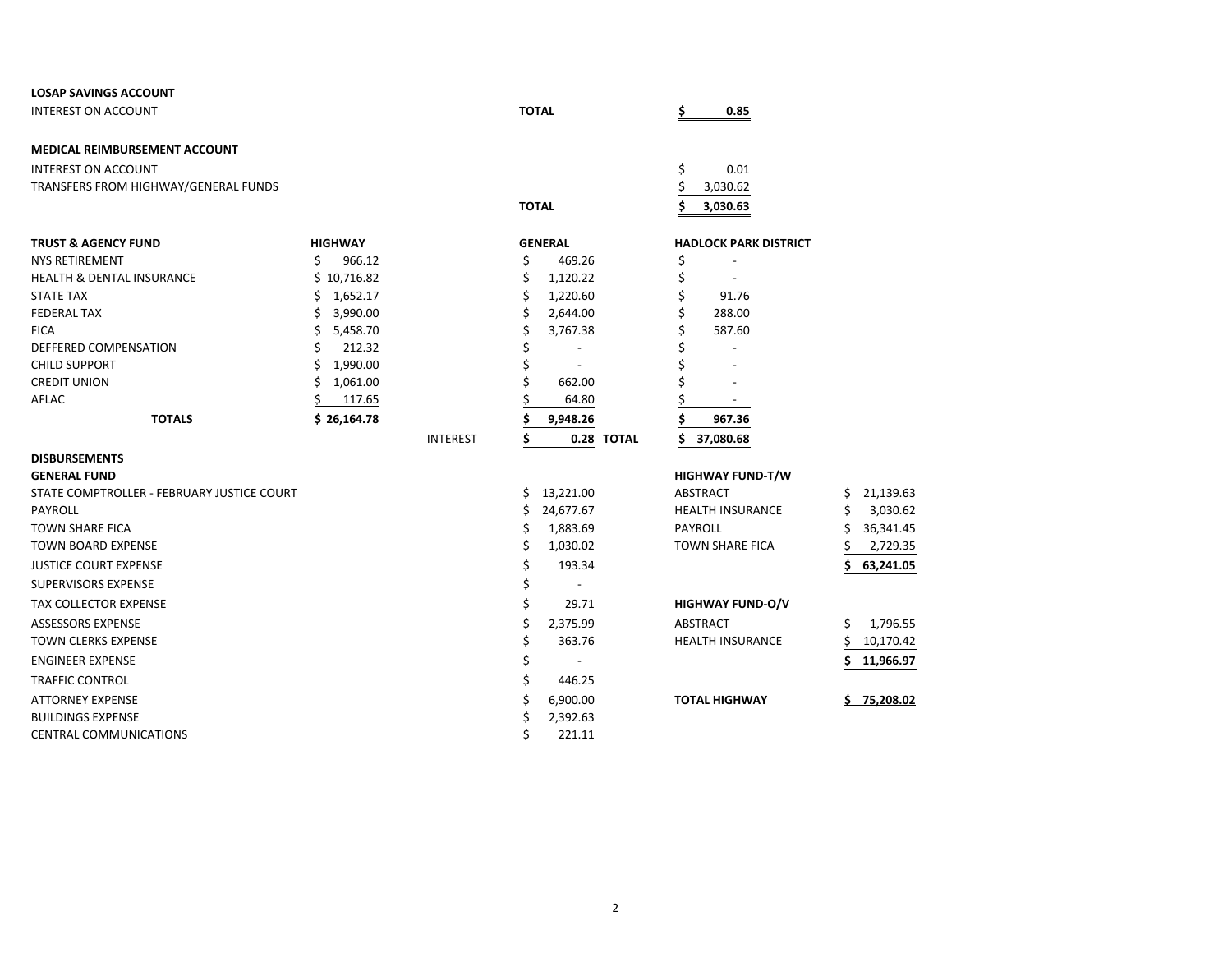| <b>CENTRAL MAILINGS</b>                         |              | \$<br>865.50    | <b>TRUST &amp; AGENCY FUND</b> |                |
|-------------------------------------------------|--------------|-----------------|--------------------------------|----------------|
| DUE TO OTHER FUNDS- DUE TO HIGHWAY FUND FOR MRA |              | \$<br>105.51    | <b>FICA</b>                    | \$<br>9,813.68 |
| SAFETY INSPECTION EXPENSE                       |              | Ś<br>104.10     | <b>STATE TAX</b>               | \$<br>2,964.53 |
| FIRE COMPANY - FUEL                             |              | \$<br>206.34    | <b>FEDERAL TAX</b>             | 6,922.00       |
| HIGHWAY SUPERINTENDENT EXPENSE                  |              | \$<br>130.26    | <b>HEALTH INSURANCE</b>        | Ś<br>11,837.04 |
| <b>STREET LIGHTS</b>                            |              | \$<br>215.18    | <b>CREDIT UNION</b>            | 1,723.00       |
| <b>BEACH EXPENSE</b>                            |              | $\blacksquare$  | <b>CHILD SUPPORT</b>           | 1,990.00       |
| PLANNING BOARD EXPENSE                          |              | 560.00          | AFLAC                          | 198.65         |
| <b>HEALTH INSURANCE</b>                         |              | 1,065.60        | RETIREMENT                     | 1,435.38       |
|                                                 | <b>TOTAL</b> | 56,987.66       | DEFFERRED COMP.                | 212.32         |
|                                                 |              |                 |                                | 37,096.60      |
| <b>HADLOCK PARK DISTRICT</b>                    |              |                 |                                |                |
| <b>PAYROLL</b>                                  |              | \$<br>3,905.79  |                                |                |
| <b>TOWN SHARE - FICA</b>                        |              | Ś<br>298.80     |                                |                |
| <b>ABSTRACT</b>                                 |              | 45,738.75       |                                |                |
|                                                 | <b>TOTAL</b> | 49,943.34       |                                |                |
|                                                 |              |                 |                                |                |
| <b>HADLOCK DAM PROJECT</b>                      | <b>TOTAL</b> |                 |                                |                |
| YOUTH COMMISSION FUND                           | <b>TOTAL</b> |                 |                                |                |
|                                                 |              |                 |                                |                |
| <b>CONSOLIDATED HEALTH</b>                      | <b>TOTAL</b> |                 |                                |                |
| <b>GENERAL FUND SAVINGS ACCOUNT</b>             |              |                 |                                |                |
| TRANSFER TO CHECKING ACCOUNT                    | <b>TOTAL</b> | 60,000.00<br>S. |                                |                |
|                                                 |              |                 |                                |                |
| <b>HADLOCK PARK DISTRICT SAVINGS ACCOUNT</b>    |              |                 |                                |                |
| WIRE TRANSFER - BOND INTEREST PAYMENT           | <b>TOTAL</b> | 25,490.63       |                                |                |
|                                                 |              |                 |                                |                |
| <b>HIGHWAY FUND SAVINGS ACCOUNT</b>             |              |                 |                                |                |
| TRANSFER TO CHECKING ACCOUNT                    | <b>TOTAL</b> | \$150,000.00    |                                |                |
| <b>LOSAP SAVINGS ACCOUNT</b>                    | <b>TOTAL</b> |                 |                                |                |
|                                                 |              | Ş               |                                |                |
| MEDICAL REIMBURSEMENT ACCOUNT                   |              |                 |                                |                |
| AC TRANSFER TO MVP SELECT                       | <b>TOTAL</b> | \$3,402.07      |                                |                |
|                                                 |              |                 |                                |                |

|       |              |                                | 37,096.60       |
|-------|--------------|--------------------------------|-----------------|
| TOTAL | 56,987.66    | DEFFERRED COMP.                | 212.32          |
|       | 1,065.60     | <b>RETIREMENT</b>              | \$<br>1,435.38  |
|       | 560.00       | AFLAC                          | \$<br>198.65    |
|       | \$           | <b>CHILD SUPPORT</b>           | \$<br>1,990.00  |
|       | \$<br>215.18 | <b>CREDIT UNION</b>            | \$<br>1,723.00  |
|       | \$<br>130.26 | <b>HEALTH INSURANCE</b>        | \$<br>11,837.04 |
|       | \$<br>206.34 | <b>FEDERAL TAX</b>             | \$<br>6,922.00  |
|       | \$<br>104.10 | <b>STATE TAX</b>               | \$<br>2,964.53  |
|       | \$<br>105.51 | <b>FICA</b>                    | \$<br>9,813.68  |
|       | \$<br>865.50 | <b>TRUST &amp; AGENCY FUND</b> |                 |
|       |              |                                |                 |